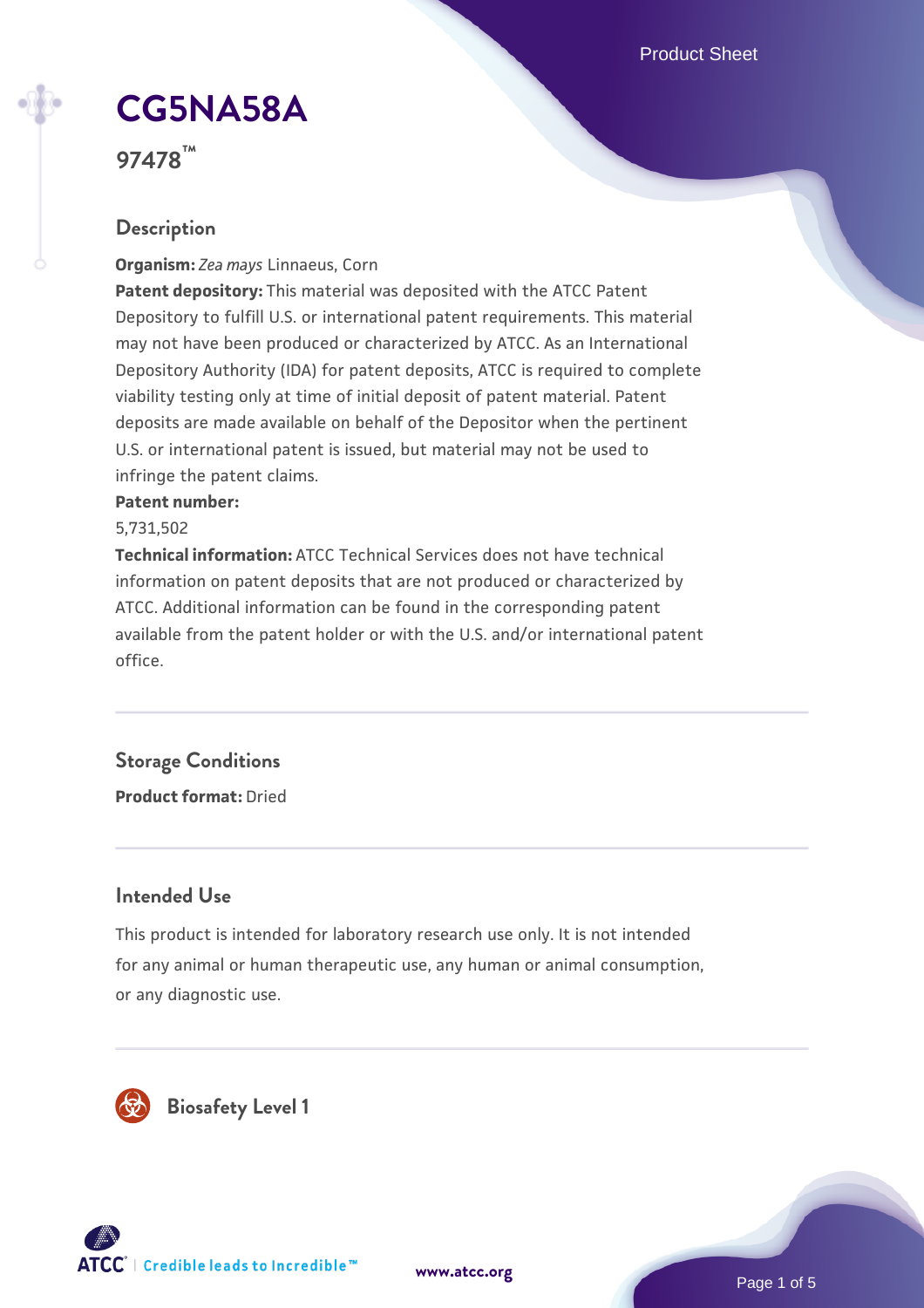ATCC determines the biosafety level of a material based on our risk assessment as guided by the current edition of *Biosafety in Microbiological and Biomedical Laboratories (BMBL)*, U.S. Department of Health and Human Services. It is your responsibility to understand the hazards associated with the material per your organization's policies and procedures as well as any other applicable regulations as enforced by your local or national agencies.

## **Certificate of Analysis**

For batch-specific test results, refer to the applicable certificate of analysis that can be found at www.atcc.org.

#### **Notes**

Yellow dent corn Good parental line in crosses for producing F1 hybrid corn Inbred corn line progeny of ATCC 97473

# **Material Citation**

If use of this material results in a scientific publication, please cite the material in the following manner: CG5NA58A (ATCC 97478)

# **References**

References and other information relating to this material are available at www.atcc.org.



**[www.atcc.org](http://www.atcc.org)**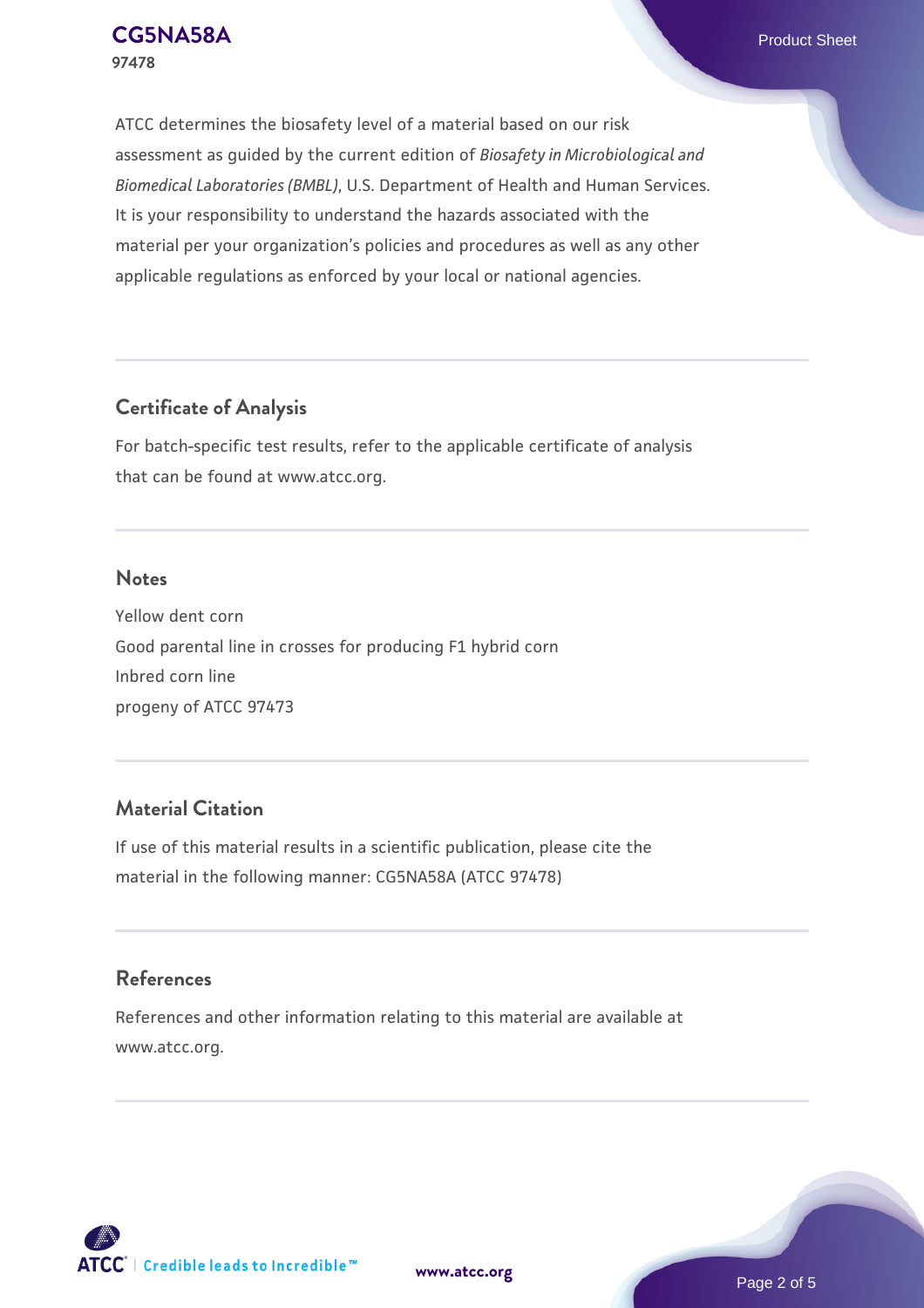#### **Warranty**

The product is provided 'AS IS' and the viability of ATCC® products is warranted for 30 days from the date of shipment, provided that the customer has stored and handled the product according to the information included on the product information sheet, website, and Certificate of Analysis. For living cultures, ATCC lists the media formulation and reagents that have been found to be effective for the product. While other unspecified media and reagents may also produce satisfactory results, a change in the ATCC and/or depositor-recommended protocols may affect the recovery, growth, and/or function of the product. If an alternative medium formulation or reagent is used, the ATCC warranty for viability is no longer valid. Except as expressly set forth herein, no other warranties of any kind are provided, express or implied, including, but not limited to, any implied warranties of merchantability, fitness for a particular purpose, manufacture according to cGMP standards, typicality, safety, accuracy, and/or noninfringement.

## **Disclaimers**

This product is intended for laboratory research use only. It is not intended for any animal or human therapeutic use, any human or animal consumption, or any diagnostic use. Any proposed commercial use is prohibited without a license from ATCC.

While ATCC uses reasonable efforts to include accurate and up-to-date information on this product sheet, ATCC makes no warranties or representations as to its accuracy. Citations from scientific literature and patents are provided for informational purposes only. ATCC does not warrant that such information has been confirmed to be accurate or complete and the customer bears the sole responsibility of confirming the accuracy and completeness of any such information.

This product is sent on the condition that the customer is responsible for and assumes all risk and responsibility in connection with the receipt, handling,

**[www.atcc.org](http://www.atcc.org)**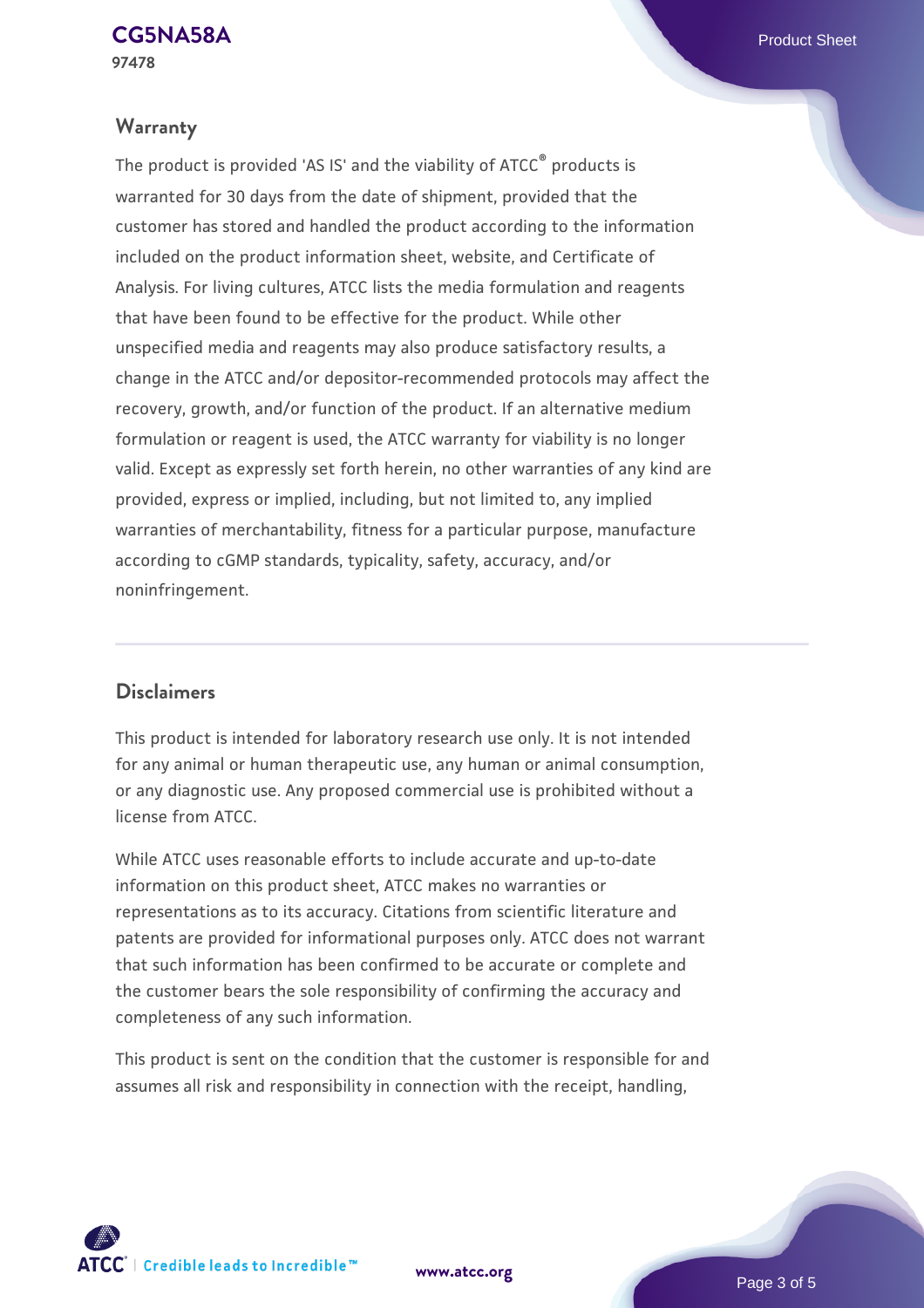storage, disposal, and use of the ATCC product including without limitation taking all appropriate safety and handling precautions to minimize health or environmental risk. As a condition of receiving the material, the customer agrees that any activity undertaken with the ATCC product and any progeny or modifications will be conducted in compliance with all applicable laws, regulations, and guidelines. This product is provided 'AS IS' with no representations or warranties whatsoever except as expressly set forth herein and in no event shall ATCC, its parents, subsidiaries, directors, officers, agents, employees, assigns, successors, and affiliates be liable for indirect, special, incidental, or consequential damages of any kind in connection with or arising out of the customer's use of the product. While reasonable effort is made to ensure authenticity and reliability of materials on deposit, ATCC is not liable for damages arising from the misidentification or misrepresentation of such materials.

Please see the material transfer agreement (MTA) for further details regarding the use of this product. The MTA is available at www.atcc.org.

This material is cited in a US and/or international patent and may not be used to infringe the claims. Depending on the wishes of the Depositor, ATCC may be required to inform the Depositor of the party to which the material was furnished.

# **Copyright and Trademark Information**

© ATCC 2021. All rights reserved. ATCC is a registered trademark of the American Type Culture Collection.

## **Revision**

This information on this document was last updated on 2021-05-19

## **Contact Information**